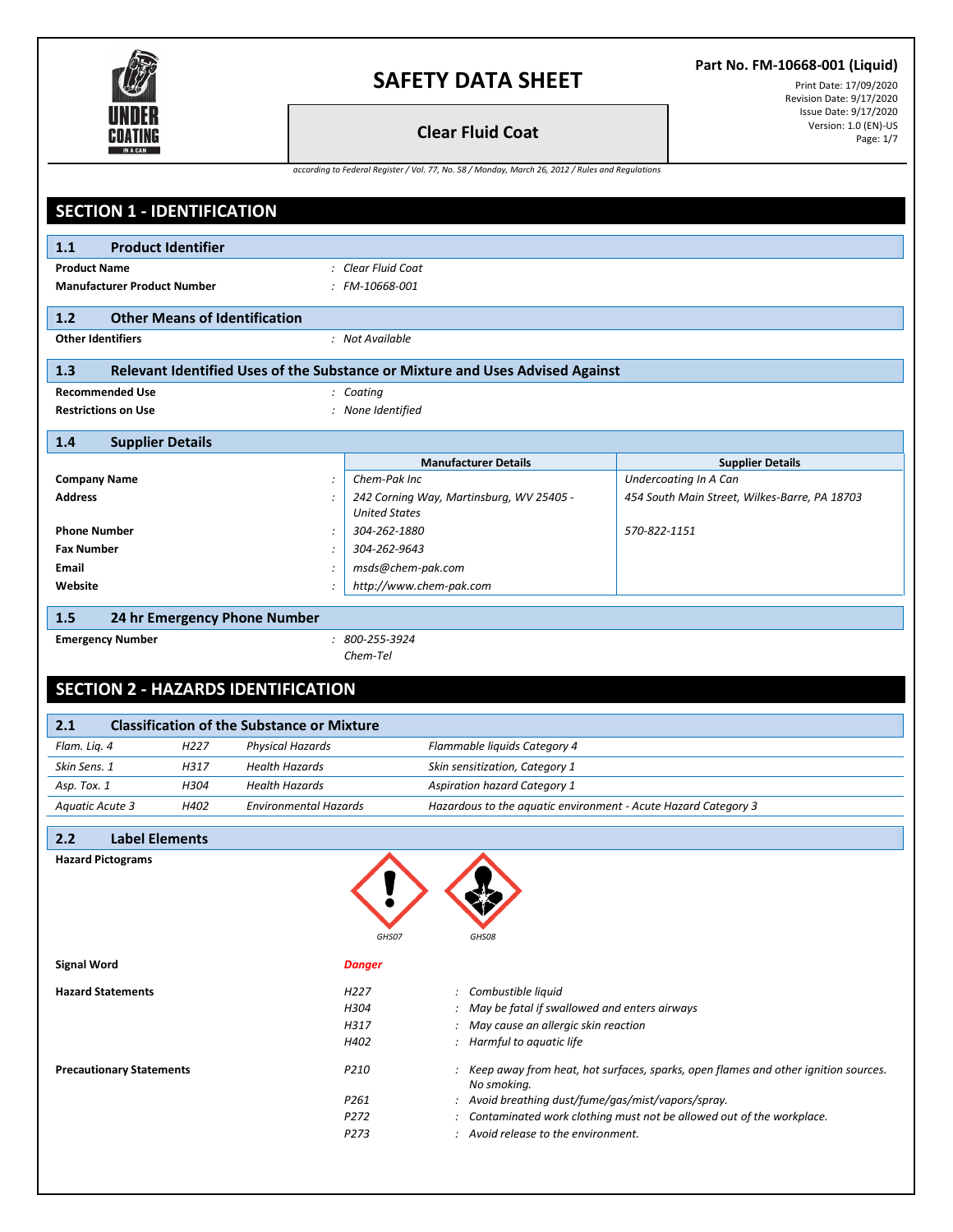

**Part No. FM-10668-001 (Liquid)**

Print Date: 17/09/2020 Revision Date: 9/17/2020 Issue Date: 9/17/2020 Version: 1.0 (EN)-US **Clear Fluid Coat** Page: 2/7

| according to Federal Register / Vol. 77, No. 58 / Monday, March 26, 2012 / Rules and Regulations |  |  |  |  |
|--------------------------------------------------------------------------------------------------|--|--|--|--|
|--------------------------------------------------------------------------------------------------|--|--|--|--|

| P280 |           | Wear protective gloves/protective clothing/eye protection/face protection.                                                                                     |
|------|-----------|----------------------------------------------------------------------------------------------------------------------------------------------------------------|
|      | P301+P310 | : If swallowed: Immediately call a poison center or doctor.                                                                                                    |
|      | P302+P352 | If on skin: Wash with plenty of water.                                                                                                                         |
| P321 |           | Specific treatment (see supplemental first aid instruction on this label).                                                                                     |
| P331 |           | Do NOT induce vomiting.                                                                                                                                        |
|      | P333+P313 | : If skin irritation or rash occurs: Get medical advice/attention.                                                                                             |
| P363 |           | Wash contaminated clothing before reuse.                                                                                                                       |
|      | P370+P378 | In case of fire: Use media other than water to extinguish.                                                                                                     |
|      | P403+P235 | Store in a well-ventilated place. Keep cool.                                                                                                                   |
| P405 |           | Store locked up.                                                                                                                                               |
| P501 |           | Dispose of contents/container to hazardous or special waste collection point, in<br>accordance with local, regional, national and/or international regulation. |

**2.3 Other Hazards Which Do Not Result In Classification**

**Hazards Not Otherwise Classified** *: None Identified.*

### **2.4 Unknown acute toxicity**

*1.27% of the mixture consists of ingredient(s) of unknown acute toxicity (Dermal)*

*3.93% of the mixture consists of ingredient(s) of unknown acute toxicity (Inhalation (vapors))*

## **SECTION 3 - COMPOSITION / INFORMATION ON INGREDIENTS**

#### **3.1 Substance / Mixture**

**Substance / Mixture** *: Mixture*

#### **3.2 Composition**

| Substance name                                                | <b>CAS Number</b> | $%$ wt $*$ | <b>Classification</b>                                                                      |
|---------------------------------------------------------------|-------------------|------------|--------------------------------------------------------------------------------------------|
|                                                               |                   |            |                                                                                            |
| Hydrotreated Light Naphthenic Distillate                      | 64742-53-6        | $30 - 60$  | Asp. Tox. 1, H304                                                                          |
| Hydrotreated Light Petroleum Distillate                       | 64742-47-8        | 10 - 30    | Flam. Lig. 4, H227                                                                         |
|                                                               |                   |            | Asp. Tox. 1, H304                                                                          |
|                                                               |                   |            | Aquatic Acute 2, H401                                                                      |
| Dinonylnaphthalene Sulfonic Acid, Calcium Salt                | 57855-77-3        | $1 - 5$    | Skin Irrit. 2, H315                                                                        |
|                                                               |                   |            | Eye Irrit. 2A, H319                                                                        |
|                                                               |                   |            | Skin Sens. 1, H317                                                                         |
|                                                               |                   |            | Aquatic Chronic 4, H413                                                                    |
| Alkyl Dithiophosphate                                         | Confidential      | $1 - 5$    | Skin Sens. 1, H317                                                                         |
| Full text of hazard classes and H-statements : see section 16 |                   |            | *Chemical name, CAS number and/or exact concentration have been withheld as a trade secret |

## **SECTION 4 - FIRST-AID MEASURES**

| 4.1<br><b>Description of First-Aid Measures</b>                    |                                                                                                                                       |
|--------------------------------------------------------------------|---------------------------------------------------------------------------------------------------------------------------------------|
| <b>General Measures</b>                                            | : Call a physician immediately.                                                                                                       |
| <b>Inhalation</b>                                                  | : Remove person to fresh air and keep comfortable for breathing.                                                                      |
| <b>Skin Contact</b>                                                | : Wash skin with plenty of water. Take off contaminated clothing. If skin irritation or rash occurs: Get medical<br>advice/attention. |
| <b>Eye Contact</b>                                                 | : Rinse eyes with water as a precaution.                                                                                              |
| Ingestion                                                          | : Do NOT induce vomiting. Call a physician immediately.                                                                               |
| <b>First-Aid Responder Protection</b>                              | : Wear adequate personal protective equipment based on the nature and severity of the emergency.                                      |
| 4.2<br>Most Important Symptoms and Effects, Both Acute and Delayed |                                                                                                                                       |
| <b>Symptoms of Exposure</b>                                        | : None Identified.                                                                                                                    |
| <b>Delayed Effects</b>                                             | : No known delayed effects.                                                                                                           |
| <b>Immediate Effects</b>                                           | : No known immediate effects.                                                                                                         |
| <b>Chronic Effects</b>                                             | : No known chronic effects.                                                                                                           |
| <b>Target Organs</b>                                               | : None Identified.                                                                                                                    |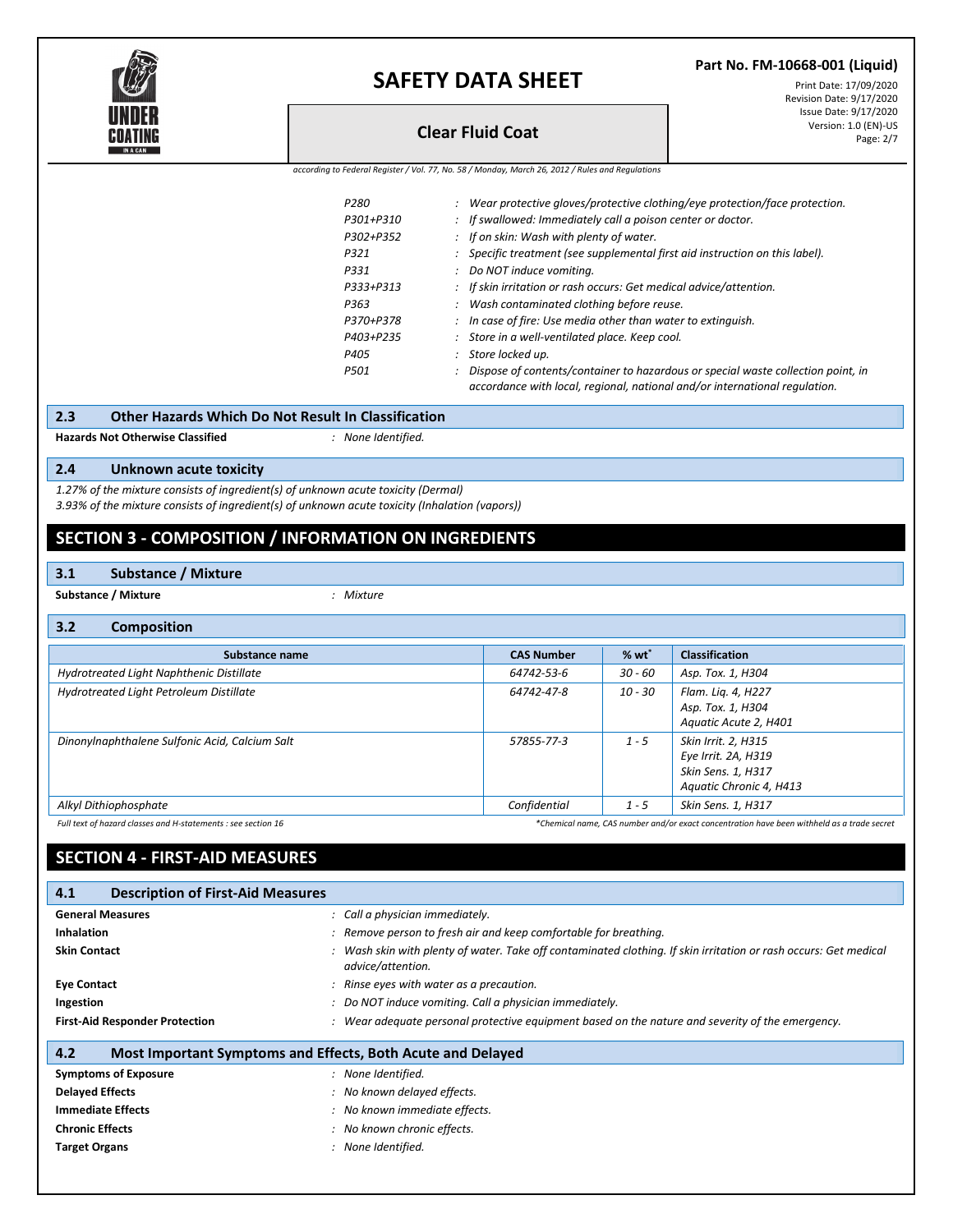

## **Part No. FM-10668-001 (Liquid)**

Print Date: 17/09/2020 Revision Date: 9/17/2020 Issue Date: 9/17/2020<br>Version: 1.0 (EN)-US

|                                                                                                  | <b>Clear Fluid Coat</b>                                                                                                                                                                                   | Version: 1.0 (EN)-US<br>Page: 3/7 |  |  |  |  |
|--------------------------------------------------------------------------------------------------|-----------------------------------------------------------------------------------------------------------------------------------------------------------------------------------------------------------|-----------------------------------|--|--|--|--|
| according to Federal Register / Vol. 77, No. 58 / Monday, March 26, 2012 / Rules and Regulations |                                                                                                                                                                                                           |                                   |  |  |  |  |
|                                                                                                  |                                                                                                                                                                                                           |                                   |  |  |  |  |
| 4.3                                                                                              | Indication of Immediate Medical Attention and Special Treatment                                                                                                                                           |                                   |  |  |  |  |
| <b>Notes to Physician</b>                                                                        | : Treat symptomatically.                                                                                                                                                                                  |                                   |  |  |  |  |
| <b>Specific Treatments/Antidotes</b>                                                             | : No Information Available.                                                                                                                                                                               |                                   |  |  |  |  |
| <b>Medical Conditions Aggravated</b>                                                             | : May aggravate personnel with pre-existing disorders associated with any of the Target Organs.                                                                                                           |                                   |  |  |  |  |
|                                                                                                  |                                                                                                                                                                                                           |                                   |  |  |  |  |
| <b>SECTION 5 - FIRE-FIGHTING MEASURES</b>                                                        |                                                                                                                                                                                                           |                                   |  |  |  |  |
| 5.1<br><b>Suitable Extinguishing Media</b>                                                       |                                                                                                                                                                                                           |                                   |  |  |  |  |
| <b>Extinguishing Media</b>                                                                       | : Water, carbon dioxide, dry chemical, universal aqueous film forming foam.                                                                                                                               |                                   |  |  |  |  |
| <b>Unsuitable Media</b>                                                                          | : Water jet.                                                                                                                                                                                              |                                   |  |  |  |  |
|                                                                                                  |                                                                                                                                                                                                           |                                   |  |  |  |  |
| 5.2                                                                                              | <b>Specific Hazards Arising from the Chemical or Mixture</b>                                                                                                                                              |                                   |  |  |  |  |
| <b>Hazardous Combustion Products</b>                                                             | : Decomposition products may include: oxides of carbon, smoke. See also Section 10.6.                                                                                                                     |                                   |  |  |  |  |
| <b>Specific Hazards During Firefighting</b>                                                      | : CONTENTS COMBUSTIBLE. In a fire or if heated, a pressure increase will occur which may result in container<br>bursting.                                                                                 |                                   |  |  |  |  |
|                                                                                                  |                                                                                                                                                                                                           |                                   |  |  |  |  |
| 5.3<br><b>Special Protective Actions for Fire-Fighters</b>                                       |                                                                                                                                                                                                           |                                   |  |  |  |  |
| <b>Firefighting Instructions</b>                                                                 | : Use water spray to cool fire exposed containers, as contents can rupture violently from heat developed                                                                                                  |                                   |  |  |  |  |
| <b>Protection during Firefighting</b>                                                            | pressure.<br>: Firemen should wear self-contained breathing apparatus with full face-piece operated in positive pressure                                                                                  |                                   |  |  |  |  |
|                                                                                                  | mode.                                                                                                                                                                                                     |                                   |  |  |  |  |
|                                                                                                  |                                                                                                                                                                                                           |                                   |  |  |  |  |
| <b>SECTION 6 - ACCIDENTAL RELEASE MEASURES</b>                                                   |                                                                                                                                                                                                           |                                   |  |  |  |  |
| 6.1                                                                                              | Personal Precautions, Protective Equipment and Emergency Procedures                                                                                                                                       |                                   |  |  |  |  |
| For Non-Emergency Personnel                                                                      | : No action should be taken involving any personnel without suitable training. Evacuate surrounding areas.                                                                                                |                                   |  |  |  |  |
|                                                                                                  | Keep unnecessary and unprotected personnel from entering. Do not touch or walk through spill.                                                                                                             |                                   |  |  |  |  |
| <b>For Emergency Personnel</b>                                                                   | : Use personal protection as recommended in Section 8. Observe precautions provided for non-emergency                                                                                                     |                                   |  |  |  |  |
|                                                                                                  | personnel above.                                                                                                                                                                                          |                                   |  |  |  |  |
| <b>Environmental Precautions</b><br>6.2                                                          |                                                                                                                                                                                                           |                                   |  |  |  |  |
| <b>Environmental Precautions</b>                                                                 | : Keep out of drains, sewers, ditches, and waterways. Minimize use of water to prevent environmental                                                                                                      |                                   |  |  |  |  |
|                                                                                                  | contamination.                                                                                                                                                                                            |                                   |  |  |  |  |
| 6.3                                                                                              | <b>Methods and Materials for Containment and Cleaning up</b>                                                                                                                                              |                                   |  |  |  |  |
| <b>Containment Procedures</b>                                                                    | : Released content may be contained with oil/solvent absorbent pads, booms, and/or absorbents.                                                                                                            |                                   |  |  |  |  |
| <b>Cleanup Procedures</b>                                                                        | : Remove sources of ignition and use non-sparking equipment. Soak up material with inert absorbent and                                                                                                    |                                   |  |  |  |  |
|                                                                                                  | place in safety containers for proper disposal.                                                                                                                                                           |                                   |  |  |  |  |
| <b>Other Information</b>                                                                         | : The North American Emergency Response Guidebook or similar resources providing emergency response                                                                                                       |                                   |  |  |  |  |
|                                                                                                  | information for dealing with accidents, spills, leaks, and/or fires involving dangerous goods.                                                                                                            |                                   |  |  |  |  |
| <b>Prohibited Materials</b>                                                                      | : Combustible absorbent material such as sawdust. Use of equipment that may cause sparking.                                                                                                               |                                   |  |  |  |  |
| <b>SECTION 7 - HANDLING AND STORAGE</b>                                                          |                                                                                                                                                                                                           |                                   |  |  |  |  |
|                                                                                                  |                                                                                                                                                                                                           |                                   |  |  |  |  |
| 7.1<br><b>Precautions for Safe Handling</b>                                                      |                                                                                                                                                                                                           |                                   |  |  |  |  |
| <b>General Handling Precautions</b>                                                              | : KEEP OUT OF THE REACH OF CHILDREN. When using in spray application, conformance to NFPA 33 Spray                                                                                                        |                                   |  |  |  |  |
|                                                                                                  | Application using Flammable and Combustible Materials is recommended.<br>: Do not eat, drink or smoke when using this product. Remove contaminated clothing and protective                                |                                   |  |  |  |  |
| <b>Hygiene Recommendations</b>                                                                   | equipment before entering eating or smoking areas. Wash hands thoroughly after use.                                                                                                                       |                                   |  |  |  |  |
|                                                                                                  |                                                                                                                                                                                                           |                                   |  |  |  |  |
| 7.2                                                                                              | <b>Conditions for Safe Storage Including Any Incompatibilities</b>                                                                                                                                        |                                   |  |  |  |  |
| <b>Storage Requirements</b>                                                                      | : Storage of flammable materials should conform to NFPA 30 Flammable and Combustible Liquid. Keep<br>containers tightly closed and stored in a well-ventilated place. Keep away from sources of ignition. |                                   |  |  |  |  |
| <b>Incompatibilities</b>                                                                         | : Segregate storage away from materials indicated in Section 10.                                                                                                                                          |                                   |  |  |  |  |
|                                                                                                  |                                                                                                                                                                                                           |                                   |  |  |  |  |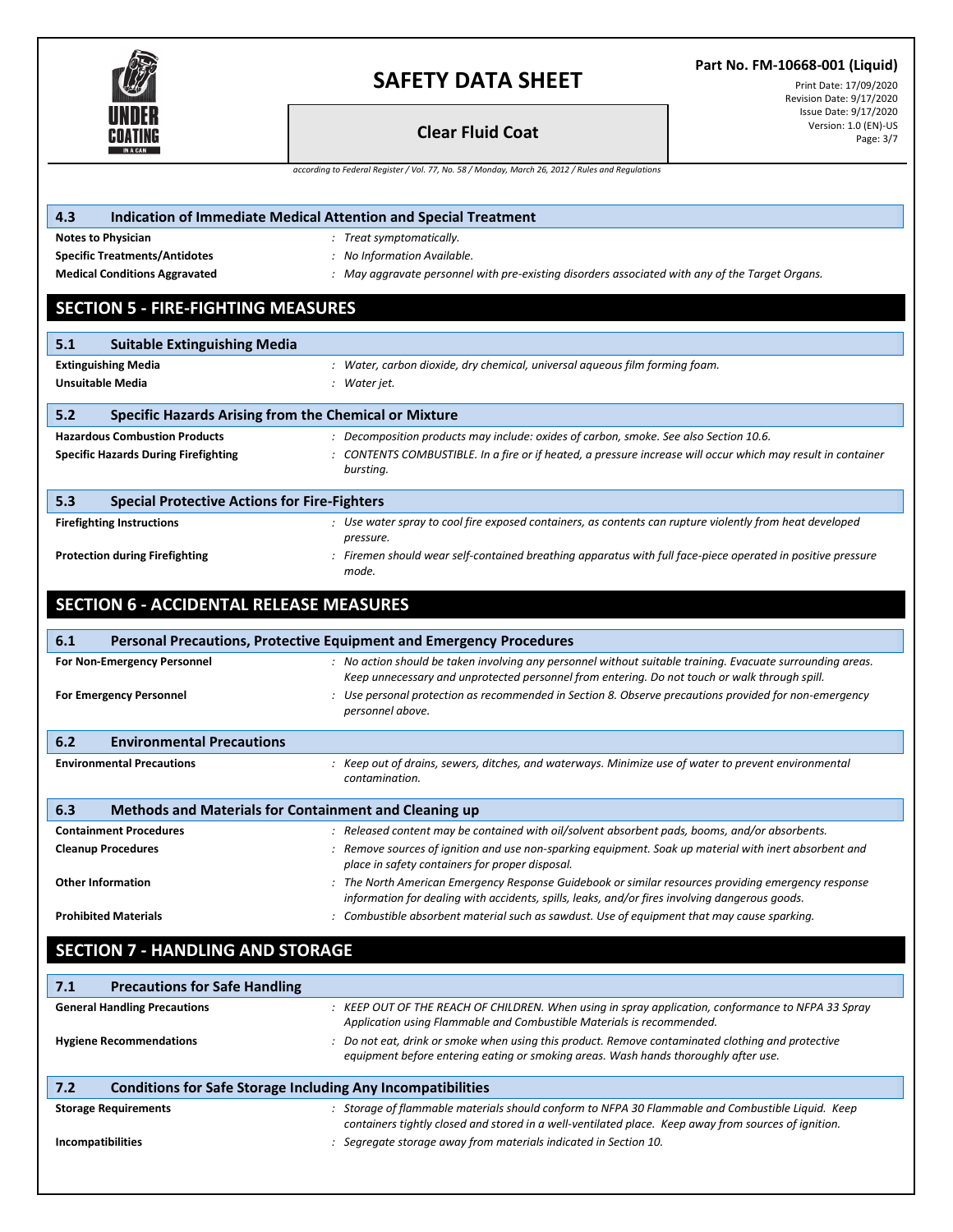

### **Part No. FM-10668-001 (Liquid)**

Print Date: 17/09/2020 Revision Date: 9/17/2020 Issue Date: 9/17/2020 Version: 1.0 (EN)-US **Clear Fluid Coat** Page: 4/7

*according to Federal Register / Vol. 77, No. 58 / Monday, March 26, 2012 / Rules and Regulations*

## **SECTION 8 - EXPOSURE CONTROLS / PERSONAL PROTECTION**

## **8.1 Control Parameters** *Hydrotreated Light Naphthenic Distillate (64742-53-6) ACGIH ACGIH TWA (ppm) 5 mg/m³ Oil Mist OSHA OSHA PEL (TWA) (mg/m<sup>3</sup>) 10 mg/m*<br> *California California PEL (TWA) (mg/m3) 5 mg/m<sup>3</sup> <i>5 mg/m<sup>3</sup> California California PEL (TWA) (mg/m3) 5 mg/m³ Hydrotreated Light Petroleum Distillate (64742-47-8) ACGIH ACGIH TWA (ppm) 200 mg/m³ NIOSH NIOSH REL (TWA) (mg/m³) 100 mg/m³ California California PEL (TWA) (mg/m3) 5 mg/m³* **8.2 Exposure Controls Engineering Measures** *: Ventilation rates should be matched to conditions. Use only with adequate ventilation. General ventilation (typically 10 air changes per hour) should be used. Local exhaust ventilation or an enclosed handling system may be necessary to control air contamination below that of the lowest OEL from the table above.* **Personal Protective Equipment Eye / Face Protection** *: Safety glasses with side shields are recommended as a minimum for any type of industrial chemical handling. Where eye contact with this material could occur, chemical splash proof goggles are recommended.* **Hand Protection** *: Chemical-resistant gloves, tested according to ASTMF903-17.* **Remarks** *: Choose gloves to protect hands against chemicals depending on the concentration and quantity of the hazardous substance and specific to the place of work.* **Skin and Body Protection** *: For brief contact, no precautions other than clean body-covering clothing should be needed. When prolonged or repeated contact could occur, use protective clothing impervious to the ingredients listed in Section 2.* **Respiratory Protection** *: An approved respirator with an organic vapor cartridge may be permissible under certain circumstances where airborne concentrations are expected to exceed occupational exposure limits.* **Filter type** *: Organic vapour type.* **Compliance** *: If needed, compliance with OSHA standard 29 CFR 1910.134 is necessary.* **Other Protective Equipment** *: Safety showers and eye-wash stations should be available in the workplace near where the material will be used.* **Environmental Exposure Controls** *: Avoid release to the environment.*

# **SECTION 9 - PHYSICAL AND CHEMICAL PROPERTIES**

| 9.1<br><b>Physical Properties</b>      |                            |                                  |                           |  |  |
|----------------------------------------|----------------------------|----------------------------------|---------------------------|--|--|
| <b>Boiling Point</b>                   | $>$ 218.00 °C              | Melting / Freezing Point         | $> -70.00 °C$             |  |  |
| Flash Point, Liquid                    | > 78.90 °C                 |                                  |                           |  |  |
| <b>Explosive Limits</b>                | LEL: 0.60 UEL: 10.00 vol % | Autoignition Temperature, Liquid | > 231.00 °C               |  |  |
| Flammability                           | Combustible Liquid         | Density                          | 0.883 $q/cm^3$            |  |  |
| Molecular Weight                       | Not Available              | Weight                           | 7.369 lbs/gal             |  |  |
| Vapor Pressure                         | Not Available              | pH                               | Not Available             |  |  |
| Vapor Density                          | Not Available              | Evaporation Rate (nBAc=1)        | <b>Not Available</b>      |  |  |
| Viscosity                              | Not Available              | Partition Coefficient (Log Pow)  | Not Available             |  |  |
| Odor Threshold                         | Not Available              | Refractive Index                 | Not Available             |  |  |
| <b>Physical State</b>                  | Liguid                     | <b>Heat Of Combustion</b>        | > 12339.09 BTU/lb         |  |  |
| Appearance / Color                     | <b>Translucent Amber</b>   | Water Solubility                 | Not Available             |  |  |
| Odor                                   | Petroleum-like             | <b>Decomposition Temperature</b> | Not Available             |  |  |
|                                        |                            |                                  |                           |  |  |
| 9.2<br><b>Environmental Properties</b> |                            |                                  |                           |  |  |
| <b>Percent Volatile</b>                | 20.00 % wt                 | <b>VOC Regulatory</b>            | $0.00$ g/L (0.00 lbs/gal) |  |  |
| Percent VOC                            | 0.00 % wt                  | <b>VOC Actual</b>                | $0.00$ g/L (0.00 lbs/gal) |  |  |
| Percent HAP                            | 0.00 % wt                  | <b>HAP Content</b>               | $0.00$ g/L (0.00 lbs/gal) |  |  |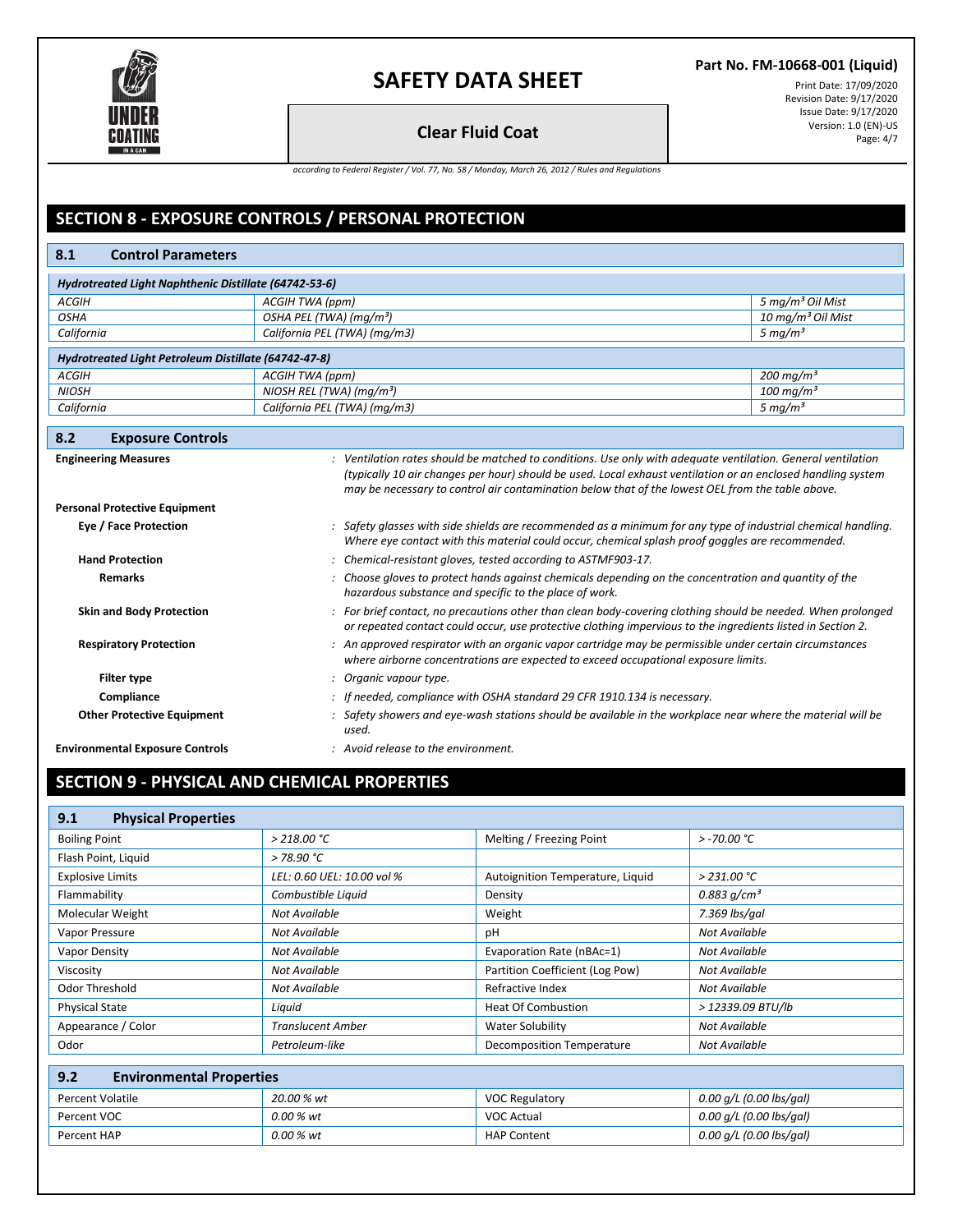

**Part No. FM-10668-001 (Liquid)**

Print Date: 17/09/2020 Revision Date: 9/17/2020 Issue Date: 9/17/2020<br>Version: 1.0 (EN)-US **Clear Fluid Coat Coat** Page: 5/7

*according to Federal Register / Vol. 77, No. 58 / Monday, March 26, 2012 / Rules and Regulations*

|                 | <b>Global Warming Potential</b>                                            | 0.00 GWP                                                                         | Maximum Incremental Reactivity                                                                         | 0.2420 g O3/g |  |  |  |  |
|-----------------|----------------------------------------------------------------------------|----------------------------------------------------------------------------------|--------------------------------------------------------------------------------------------------------|---------------|--|--|--|--|
|                 | Ozone Depletion Potential                                                  | 0.00 ODP                                                                         |                                                                                                        |               |  |  |  |  |
|                 |                                                                            |                                                                                  |                                                                                                        |               |  |  |  |  |
|                 | SECTION 10 - STABILITY AND REACTIVITY                                      |                                                                                  |                                                                                                        |               |  |  |  |  |
|                 |                                                                            |                                                                                  |                                                                                                        |               |  |  |  |  |
| 10.1            | <b>Reactivity</b>                                                          |                                                                                  |                                                                                                        |               |  |  |  |  |
| Reactivity      |                                                                            |                                                                                  | : No specific test data related to reactivity is available for this products or its ingredients.       |               |  |  |  |  |
|                 |                                                                            |                                                                                  |                                                                                                        |               |  |  |  |  |
| 10.2            | <b>Chemical Stability</b>                                                  |                                                                                  |                                                                                                        |               |  |  |  |  |
|                 | <b>Chemical Stability</b>                                                  | : This product is stable.                                                        |                                                                                                        |               |  |  |  |  |
| 10.3            | <b>Possibility of Hazardous Reactions</b>                                  |                                                                                  |                                                                                                        |               |  |  |  |  |
|                 | <b>Hazardous Reactions</b>                                                 |                                                                                  | : Under normal conditions of storage and use, hazardous reactions are not expected to occur.           |               |  |  |  |  |
|                 |                                                                            |                                                                                  |                                                                                                        |               |  |  |  |  |
| 10.4            | <b>Conditions to Avoid</b>                                                 |                                                                                  |                                                                                                        |               |  |  |  |  |
|                 | <b>Conditions to Avoid</b>                                                 |                                                                                  | : Other Ignition Sources, Heat, Flames, Sparks.                                                        |               |  |  |  |  |
|                 |                                                                            |                                                                                  |                                                                                                        |               |  |  |  |  |
| 10.5            | <b>Incompatible Materials</b>                                              |                                                                                  |                                                                                                        |               |  |  |  |  |
|                 | <b>Materials to Avoid</b>                                                  | : Strong Oxidizing Agents.                                                       |                                                                                                        |               |  |  |  |  |
| 10.6            | <b>Hazardous Decomposition Products</b>                                    |                                                                                  |                                                                                                        |               |  |  |  |  |
|                 | <b>Thermal Decomposition</b>                                               |                                                                                  | : Under normal conditions of storage and use, hazardous decomposition products should not be produced. |               |  |  |  |  |
|                 |                                                                            |                                                                                  |                                                                                                        |               |  |  |  |  |
|                 | SECTION 11 - TOXICOLOGICAL INFORMATION                                     |                                                                                  |                                                                                                        |               |  |  |  |  |
| 11.1            | <b>Information on Toxicological Effects</b>                                |                                                                                  |                                                                                                        |               |  |  |  |  |
|                 |                                                                            |                                                                                  |                                                                                                        |               |  |  |  |  |
|                 | Alkyl Dithiophosphate (CAS: Confidential / EC: )                           |                                                                                  |                                                                                                        |               |  |  |  |  |
|                 | LD50 Oral (Rat)<br>11300 mg/kg (Lit.)                                      |                                                                                  |                                                                                                        |               |  |  |  |  |
|                 |                                                                            | Dinonylnaphthalene Sulfonic Acid, Calcium Salt (CAS: 57855-77-3 / EC: 260-991-2) |                                                                                                        |               |  |  |  |  |
|                 |                                                                            |                                                                                  |                                                                                                        |               |  |  |  |  |
| LD50 Oral (Rat) |                                                                            |                                                                                  | > 2500 mg/kg (External SDS)                                                                            |               |  |  |  |  |
|                 | LD50 Dermal (Rabbit)                                                       |                                                                                  | > 10000 mg/kg (External SDS)                                                                           |               |  |  |  |  |
|                 |                                                                            |                                                                                  |                                                                                                        |               |  |  |  |  |
|                 | Hydrotreated Light Naphthenic Distillate (CAS: 64742-53-6 / EC: 265-156-6) |                                                                                  |                                                                                                        |               |  |  |  |  |
| LD50 Oral (Rat) | LD50 Dermal (Rabbit)                                                       |                                                                                  | > 5000 mg/kg (ChemInfo)<br>> 2000 mg/kg (ChemInfo)                                                     |               |  |  |  |  |
|                 | <b>LC50 Inhalation (Rat)</b>                                               | $2.18$ mg/l/4h (RTECS)                                                           |                                                                                                        |               |  |  |  |  |
|                 |                                                                            |                                                                                  |                                                                                                        |               |  |  |  |  |
|                 | Hydrotreated Light Petroleum Distillate (CAS: 64742-47-8 / EC: 265-149-8)  |                                                                                  |                                                                                                        |               |  |  |  |  |
| LD50 Oral (Rat) |                                                                            | > 5000 mg/kg (ECHA)                                                              |                                                                                                        |               |  |  |  |  |
|                 | LD50 Dermal (Rabbit)                                                       | > 2000 mg/kg (ECHA)                                                              |                                                                                                        |               |  |  |  |  |
|                 | <b>LC50 Inhalation (Rat)</b>                                               |                                                                                  | > 5.28 mg/l/4h (ECHA)                                                                                  |               |  |  |  |  |
|                 | <b>Routes Of Exposure</b>                                                  | : Skin Contact.                                                                  |                                                                                                        |               |  |  |  |  |
|                 | Delayed and Immediate Effects and Also Chronic                             | : See Section 4.2                                                                |                                                                                                        |               |  |  |  |  |
|                 | <b>Effects from Short and Long Term Exposure</b>                           |                                                                                  |                                                                                                        |               |  |  |  |  |
|                 | <b>Skin Corrosion/Irritation</b>                                           | : Not classified                                                                 |                                                                                                        |               |  |  |  |  |
|                 | <b>Eye Damage/Irritation</b>                                               | : Not classified                                                                 |                                                                                                        |               |  |  |  |  |
|                 | <b>Respiratory or Skin Sensitization</b>                                   |                                                                                  | : May cause an allergic skin reaction.                                                                 |               |  |  |  |  |
|                 | <b>Germ Cell Mutagenicity</b>                                              | : Not classified                                                                 |                                                                                                        |               |  |  |  |  |
|                 | <b>Reproductive Toxicity</b>                                               | : Not classified                                                                 |                                                                                                        |               |  |  |  |  |
|                 | <b>STOT-Single Exposure</b>                                                | : Not classified                                                                 |                                                                                                        |               |  |  |  |  |
|                 | <b>STOT-Repeated Exposure</b>                                              | : Not classified                                                                 |                                                                                                        |               |  |  |  |  |
|                 | <b>Aspiration Hazard</b>                                                   |                                                                                  | : May be fatal if swallowed and enters airways.                                                        |               |  |  |  |  |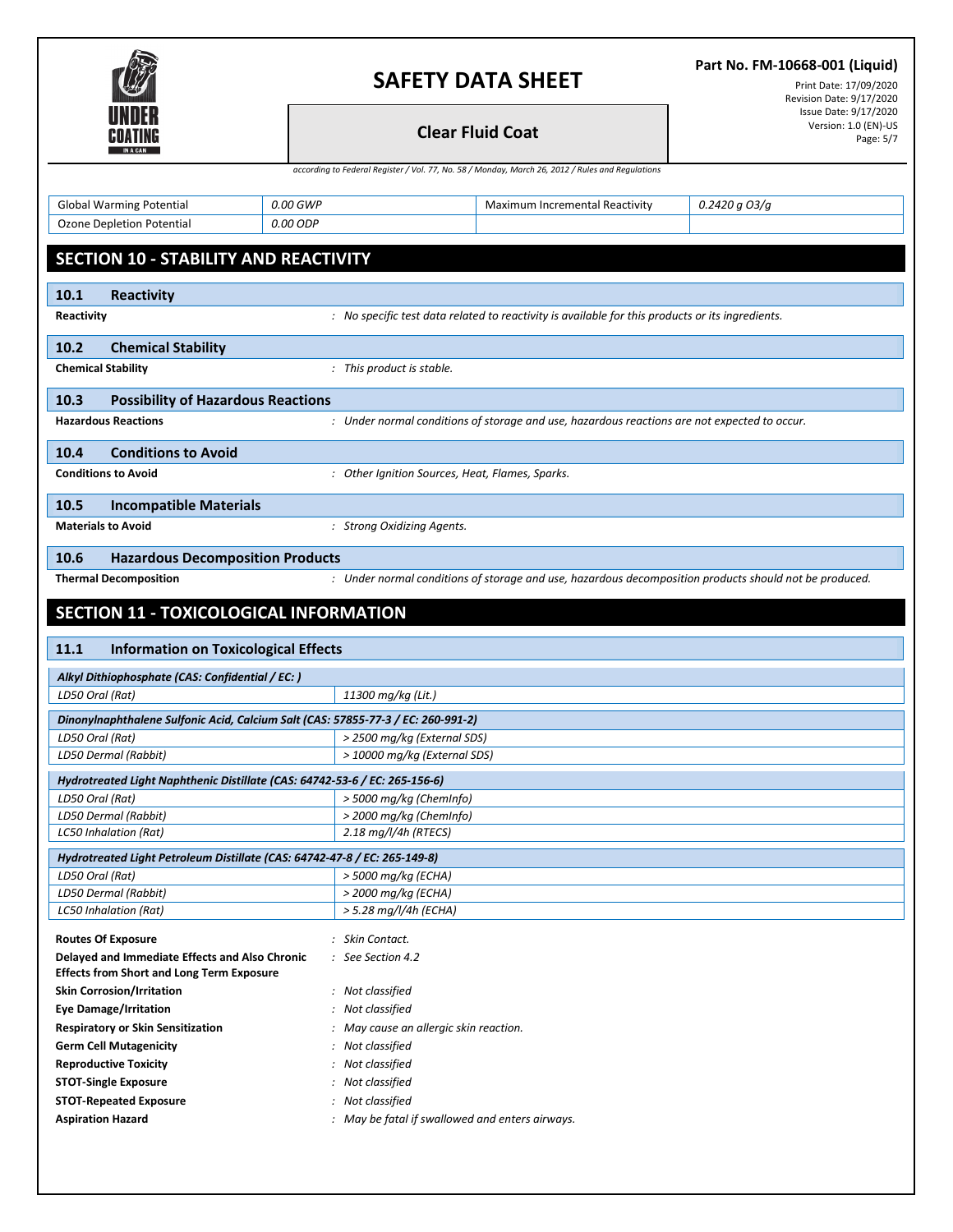

#### **Part No. FM-10668-001 (Liquid)**

Print Date: 17/09/2020 Revision Date: 9/17/2020 Issue Date: 9/17/2020 **Clear Fluid Coat** Page: 6/7

*according to Federal Register / Vol. 77, No. 58 / Monday, March 26, 2012 / Rules and Regulations*

**Carcinogen Data** *: None of the ingredients in the product are listed with OSHA, IARC, NTP or ACGIH as being a suspected or known carcinogen in a concentration greater than 0.1% by weight.*

## **SECTION 12 - ECOLOGICAL INFORMATION**

#### **12.1 Ecotoxicity and Ecological Properties**

| Alkyl Dithiophosphate (Confidential)                        |                                               |  |  |  |
|-------------------------------------------------------------|-----------------------------------------------|--|--|--|
| LC50 Fish                                                   | $>$ 100 mg/l                                  |  |  |  |
| EC50 Daphnia                                                | $> 100$ mg/l                                  |  |  |  |
| <b>EC50 Other Aquatic Organisms</b>                         | $> 100$ mg/l                                  |  |  |  |
| Dinonylnaphthalene Sulfonic Acid, Calcium Salt (57855-77-3) |                                               |  |  |  |
| LC50 Fish                                                   | $> 0.28$ mg/l 96hr                            |  |  |  |
| EC50 Daphnia                                                | $> 0.27$ mg/l 48hr                            |  |  |  |
| Log Pow                                                     | 11.12                                         |  |  |  |
| Hydrotreated Light Naphthenic Distillate (64742-53-6)       |                                               |  |  |  |
| LC50 Fish                                                   | > 5000 mg/l Rainbow Trout - 96hr              |  |  |  |
| EC50 Daphnia                                                | > 1000 mg/l Water Flea - 48hr                 |  |  |  |
| Persistence and Degradibility                               | Biodegradability in water: no data available. |  |  |  |
| Log Pow                                                     | > 6.5                                         |  |  |  |
| <b>Bioacculative Potential</b>                              | No bioaccumulation data available.            |  |  |  |
| Hydrotreated Light Petroleum Distillate (64742-47-8)        |                                               |  |  |  |
| LC50 Fish                                                   | 2.9 mg/l (Sigma-Aldrich)                      |  |  |  |
| <b>EC50 Other Aquatic Organisms</b>                         | 1.4 mg/l (Sigma-Aldrich)                      |  |  |  |
| Persistence and Degradibility                               | Biodegradability 88% / 28 days.               |  |  |  |
| Log Pow                                                     | 6                                             |  |  |  |

## **SECTION 13 - DISPOSAL CONSIDERATIONS**

#### **13.1 Waste Treatment Methods Waste Disposal** *: Product is suitable for burning in an enclosed, controlled burner for fuel value. Hazard characteristics and regulatory waste stream classification can change with product use and location. Accordingly, it is the responsibility of the user to determine the proper storage, transportation, treatment, and/or disposal methodologies for spent materials and residues at the time of disposition. All waste material must be disposed of in compliance with the respective national, federal, state, and/or local regulations.* **Waste Disposal Of Packaging** *: Consult with your local landfill to determine if empty small containers can be disposed of along with regular trash pickup. For disposal of large containers (typically 10 gallons or larger), or for containers not suitable for landfill, a licensed reconditioner should be used.*

**Landfill Precautions** *: Not Available.*

**Incineration Precautions** *: Not Available.*

## **SECTION 14 - TRANSPORTATION INFORMATION**

| 14.1             | <b>UN Number</b>                  | DOT (USA)                                                                                                | <b>IATA (AIR)</b>                                                                                        | <b>IMDG (OCEAN)</b>                                                                                      |
|------------------|-----------------------------------|----------------------------------------------------------------------------------------------------------|----------------------------------------------------------------------------------------------------------|----------------------------------------------------------------------------------------------------------|
| <b>UN Number</b> |                                   | <b>UN1993</b>                                                                                            | <b>UN1993</b>                                                                                            | <b>UN1993</b>                                                                                            |
| 14.2             | <b>UN Proper Shipping Name</b>    | DOT (USA)                                                                                                | <b>IATA (AIR)</b>                                                                                        | <b>IMDG (OCEAN)</b>                                                                                      |
|                  | <b>UN Proper Shipping Name</b>    | Combustible Liquid, NOS (Contains<br>Distillates (Petroleum)<br>Hydrotreated Light), Limited<br>Quantity | Combustible Liquid, NOS<br>(Contains Distillates (Petroleum)<br>Hydrotreated Light), Limited<br>Quantity | Combustible Liquid, NOS<br>(Contains Distillates (Petroleum)<br>Hydrotreated Light), Limited<br>Quantity |
| 14.3             | <b>Transport Hazard Class(es)</b> | DOT (USA)                                                                                                | <b>IATA (AIR)</b>                                                                                        | <b>IMDG (OCEAN)</b>                                                                                      |
|                  | <b>Transport Hazard Class(es)</b> | 3                                                                                                        | 3                                                                                                        | 3                                                                                                        |
| Labels           |                                   | None                                                                                                     | 3 - Flammable liauid                                                                                     | None                                                                                                     |